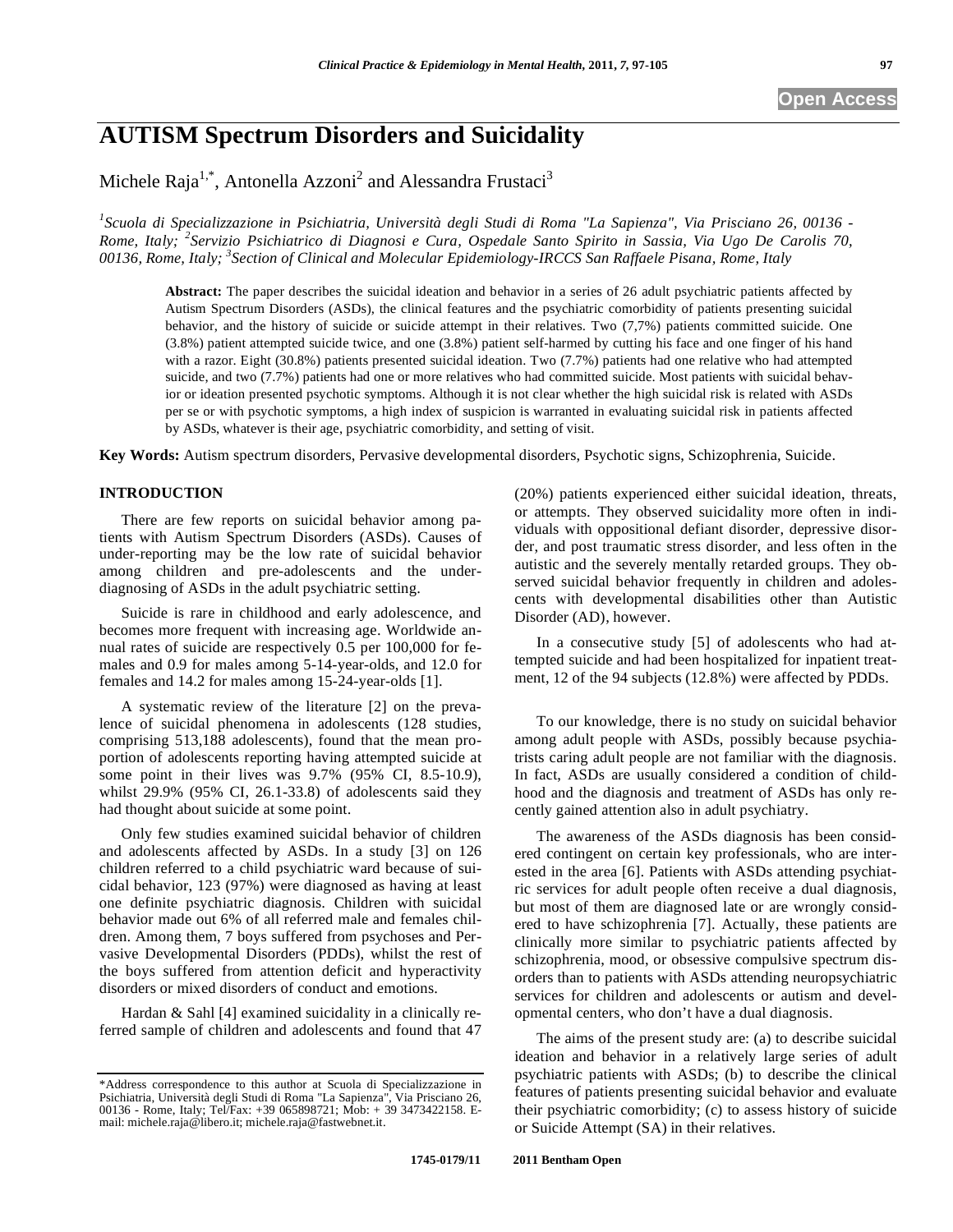#### **METHODS**

### **Sample Selection**

Since 1994 we studied intensively all consecutive subjects who presented symptoms of ASDs in the Psychiatric Intensive Care Unit (PICU) of a general hospital and in private practice. According to DSM-IV diagnostic criteria and associated features of AD or Asperger's Syndrome (AS), we considered signs suggestive of PDDs the following: impairment in communication or social interactions, failure to develop adequate peer relationships, lack of spontaneous seeking to share enjoyment, interests, or achievements with other people, lack of social or emotional reciprocity, restricted repetitive or stereotyped patterns of behavior, interests, and activities, cognitive verbal and non verbal impaired abilities and super-abilities; clumsy, uncoordinated movements; repetitive behavior, atypical obsessions or compulsions, and stereotypies.

Furthermore, we included in our diagnostic criteria good sense of humor; ability to imitate, and history of several inconsistent psychiatric diagnoses on the basis of our personal experience with patients affected by ASDs, visited in the adult psychiatric setting. Whenever we recognized one of these clinical features, we made intensive clinical assessment, including medical charts review and interview with patient's relatives to confirm the diagnosis. The diagnoses according to DSM-IV-TR were made by agreement of two authors who are senior neurologists and psychiatrists (MR, AA). Subjects with PDDs present heterogeneous symptoms and the categorical boundaries among the most common PDDs – AS, AD, PDDs-Not Otherwise Specified (NOS) – lack of diagnostic validity. These disorders lie on an autism spectrum [8-10]. Walker *et al.* [11] found even the residual class of PDDs-NOS highly heterogeneous. Accordingly, we neglected this uncertain subtyping and chose to use in the analysis the generic diagnosis of ASDs which is more and more utilized in the current research [12].

#### **Comparisons and Assessment**

#### *Patients with ASDs vs all Other Patients*

In order to compare patients with ASDs and patients with other diagnoses, we considered only the 11 patients admitted to the PICU, because patients visited in the private practice were not always assessed using rating scales. In the comparison, we considered socio-demographic (age, gender, civil status, parenthood), and clinical variables [Brief Psychiatric Rating Scale, Scale for the Assessment of Positive Symptoms, Scale for the Assessment of Negative Symptoms, Mini Mental State Examination, Clinical Global Impression (CGI), Global Assessment of Functioning (GAF), Morrison's scale [13], Unified Parkinson's Disease Rating Scale, Barnes Akathisia Scale, daily dose of antipsychotic treatment expressed in chlorpromazine-equivalents [14] on admission and on discharge]. Regarding relative oral potency of  $2<sup>nd</sup>$ generation antipsychotics, we considered chlorpromazine 100 mg equivalent to clozapine 50 mg, risperidone 1.6 mg, sertindole 3.2 mg, olanzapine 5 mg, quetiapine 200 mg, amisulpride 200 mg, aripiprazole 7.5 mg. We registered patients' previous SAs. Furthermore, we asked patients whether in the previous month they had: a) wished to die, b) thought about suicide in general, c) thought about methods for possible suicide, d) attempted suicide or self-harmed anyway. Patients with  $\geq 2$  positive answers were considered with explicit suicidal risk. Although we collected the data prospectively to study suicidal behavior in ASDs patients with dual diagnosis, we conducted the present study retrospectively through use of record charts. All patients gave oral consent to participate to the study and collaborate fully.

#### *Statistical Analysis*

All data were entered into a SPSS database. An alpha of 0.05 was used for all statistical analyses. Only non parametric tests were used, because the distribution of the variables was not normal. Demographic and clinical features were compared across groups using Chi-Square test and Fisher's exact test for categorical variables and Mann-Whitney U test for continuous variables.

## **RESULTS**

#### **Suicidality in Patients with ASDs.**

In the last 15 years, we diagnosed ASDs in 26 subjects [25 men, 1 woman; mean age  $(\pm SD)$ : 30.2 years  $(\pm 9.8)$ ; mean years of education  $(\pm SD)$ : 11.7 years  $(\pm 7.1)$ ; mean I.Q.  $(\pm SD)$ : total: 83.5 ( $\pm 18.2$ ); verbal: 92.0 ( $\pm 19.4$ ); non-verbal: 75.9 (±19.2)]. Sixteen subjects received a DSM-IV-TR diagnosis of AS, 5 of AD, and 5 of PDDs-NOS.

Table **1** reports gender, age, ASDs diagnosis, suicidal ideation or behavior, psychiatric symptoms in relatives, delusions, hallucinations, and disorganized thought. Table **2** reports years of education, child/adolescent history, social, cognitive and psychological functioning, and I.Q. Two (7,7%) patients committed suicide, one, affected by PDDs-NOS, schizophrenia and alcohol abuse by jumping from a bridge, and one, affected by AS and schizophrenia, by disembolwement. Total I.Q. was 96 in the former (verbal I.Q. 108, non verbal I.Q. 80) and 75 in the latter (verbal I.Q. 89, non verbal I.Q. 66). One (3.8%) patient, affected by mood disorder with psychotic signs, with total I.Q. 103 (verbal I.Q. 107, non verbal I.Q. 98), attempted suicide twice, cutting and injecting air in his veins. One (3.8%) patient, affected by mood disorder with psychotic signs, with total I.Q. 80 (verbal I.Q. 85, non verbal I.Q. 76), cut his face and one finger of his hand with a razor. Eight (30.8%) patients presented suicidal ideation. Two (7.7%) patients had one relative who had attempted suicide, and two (7.7%) patients had one or more relatives who had committed suicide.

In their lifetime, twenty-one of 26 (80.8%) subjects presented delusions and nineteen of 26 (73%) presented hallucinations. Among the 22 (84.6%) cases who presented hallucinations or delusions, 16 received a concurrent diagnosis of schizophrenia and 6 of mood spectrum disorder with psychotic signs. Other concurrent diagnoses were obsessivecompulsive disorder (OCD) (n. 2), and substance abuse disorder (n. 4). Positive psychotic symptoms were reported among relatives of 5 (19.2%) patients and a mood disorder diagnosis among relatives of 8 (30.8%) patients. Schizophrenia had been diagnosed in a relative of one patient (3.8%). We did not find any difference among patients with and without suicidality regarding the considered sociodemographic or clinical variables, except for anxiety which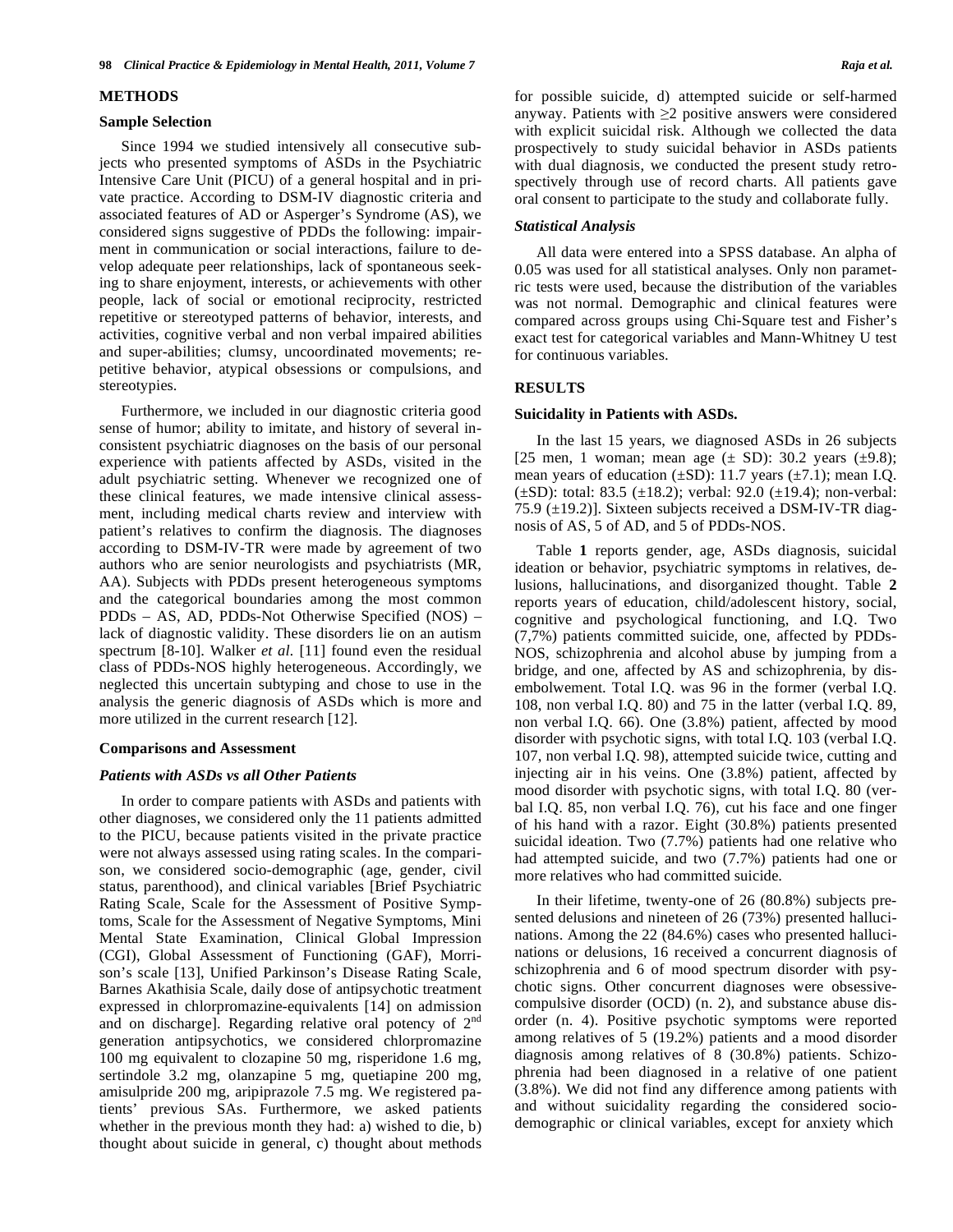# **Table 1.**

| Age,<br>Gender,<br><b>Diagnosis</b>                    | <b>Suicidality</b>                | Psychiatric<br>Comorbidity                           | <b>Psychiatric Familiarity</b>                                                                   | <b>Delusions</b>                                      | <b>Hallucinations</b>                   | Conceptual<br><b>Disorganization</b>               |
|--------------------------------------------------------|-----------------------------------|------------------------------------------------------|--------------------------------------------------------------------------------------------------|-------------------------------------------------------|-----------------------------------------|----------------------------------------------------|
| $33 \delta$<br>AD                                      |                                   | Schi, OCD,<br>alcohol abuse                          |                                                                                                  | Persecution,<br>horror, sex                           |                                         |                                                    |
| $20 \, \text{\AA}$<br>AS                               | Suicidal idea-<br>tion            | Schi                                                 |                                                                                                  | Persecution, reference                                | Auditory                                | Circumstantiality                                  |
| $42 \delta$<br>AS                                      |                                   | Schi                                                 | Grandmother: depression                                                                          | Religiosity; thought reading<br>and withdrawal        | Auditory,<br>Visual                     | Echolalia                                          |
| $18\text{ }^{\circ}$<br>PDD-NOS                        |                                   | Schi                                                 | Father: SAD; sister: cyclothymia                                                                 | Persecution, religiosity                              | Auditory                                | Derailment, il-<br>logicality, inco-<br>herence    |
| $31 \delta$<br>AS                                      |                                   | Schi                                                 | Mother: personality disorder NOS                                                                 | Persecution                                           | Auditory,<br>visual                     | illogicality                                       |
| $31 \delta$<br>AS                                      |                                   | Schi; substance<br>abuse                             | Uncle: AS persecutory delusions<br>Aunt: persecutory delusions                                   | Persecution                                           | Auditory                                | Illogicality, inco-<br>herence, tangen-<br>tiality |
| $23 \delta$<br>AS                                      | Suicide by<br>disembowel-<br>ment | Schi                                                 | Uncle: mental retardation;<br>Grandmother: alcoholism                                            | Reference                                             | Auditory, olfactory                     |                                                    |
| $36 \delta$<br>AS                                      | Suicidal idea-<br>tion            | Schi                                                 | Sister: anxiety<br>Father: PD-NOS                                                                | Reference                                             | Auditory, olfactory,<br>somatic, visual | Illogicality, inco-<br>herence, tangen-<br>tiality |
| $34 \text{ } \textcircled{}$<br>AD                     |                                   | Schi                                                 |                                                                                                  | Persecution                                           | Auditory                                |                                                    |
| $42 \delta$<br>AS                                      |                                   | Schi                                                 | Mother: cold and strange, OCD<br>Father: depression<br>2 sisters: eating disorder                | Persecution, reference, guilt,<br>religiosity         | Olfactory, somatic                      | Circumstantiality,<br>tangentiality                |
| $28 \delta$<br>PDD-NOS                                 | Suicide by fall                   | Schi, alcohol<br>abuse                               | Unknown                                                                                          | Persecution, reference, religi-<br>osity, megalomania |                                         | Illogicality, inco-<br>herence, tangen-<br>tiality |
| 199<br>$\mathbf{A}\mathbf{S}$                          | Suicidal idea-<br>tion            | Mania with psy-<br>chotic signs                      | Father and grandfather: anxiety,<br>depression, hypochondriasis<br>Uncle: paranoid delusions, SA | Sex, somatization                                     |                                         |                                                    |
| $25\;\mathcal{\rhd}$<br>$\mathbf{A}\mathbf{S}$         |                                   | Depression                                           |                                                                                                  | Persecution and reference                             | Auditory                                |                                                    |
| $30\textcircled{3}$<br>AD                              | Suicidal idea-<br>tion            | Depression                                           | Sister of grandmother: complete<br>isolation                                                     | Magic, esoteric content                               | Auditory, olfactory,<br>visual          |                                                    |
| $31 \text{ } \textcircled{}$<br>$\mathbf{A}\mathbf{S}$ | tion                              | Suicidal idea- Depression, agita-<br>tion, hostility | Brother: PD-NOS;<br>Two cousins, son of a mother's<br>cousin: suicides                           |                                                       |                                         |                                                    |
| $19\text{ }\mathcal{E}$<br>AS                          | Suicidal idea-<br>tion            |                                                      | Grandfather: SA                                                                                  |                                                       |                                         |                                                    |
| $35 \delta$<br>AS                                      |                                   | Schi                                                 | Father: depression<br>Mother:StPD, autistic behavior                                             |                                                       | Olfactory                               |                                                    |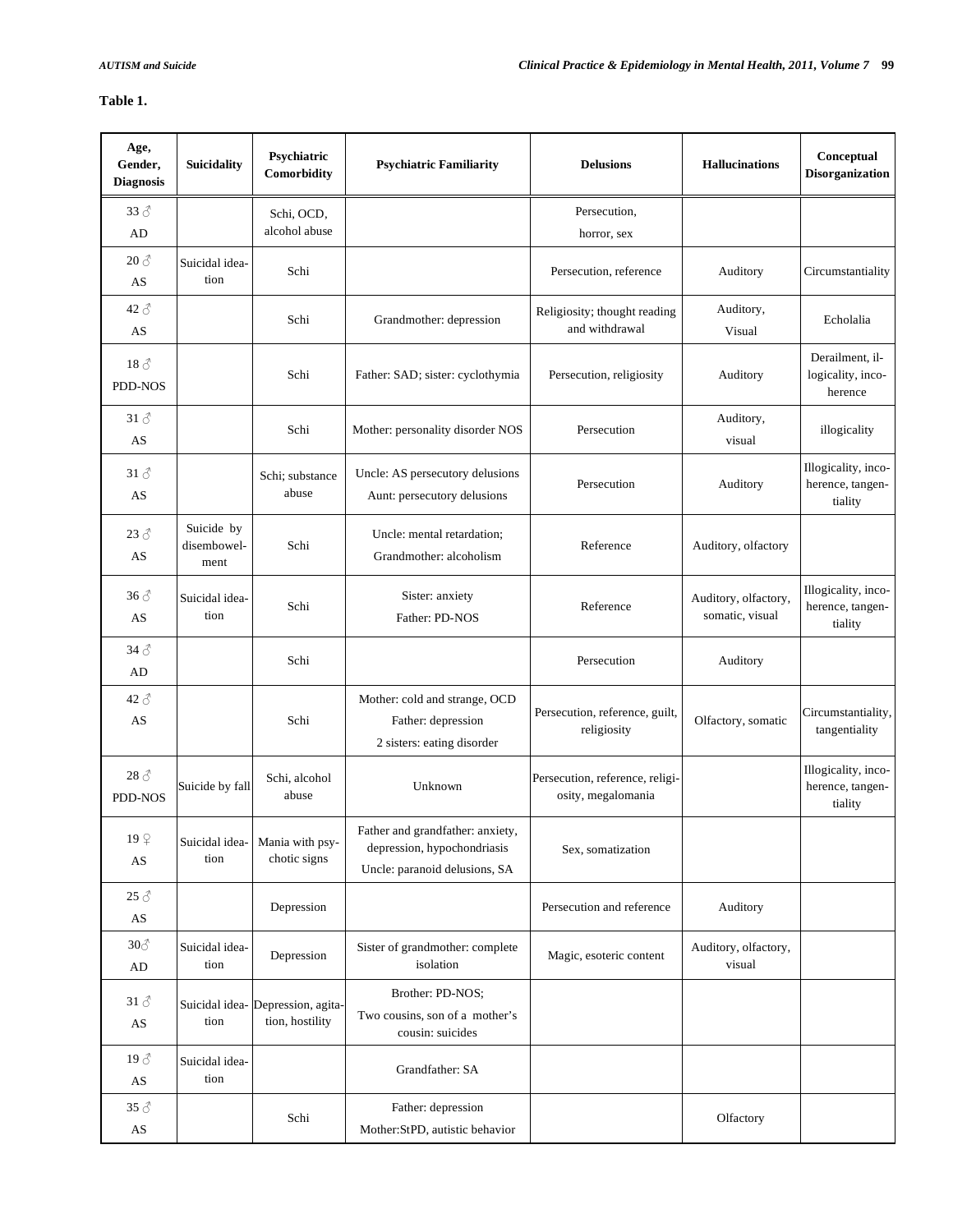|  |  | l'able |  |
|--|--|--------|--|
|--|--|--------|--|

| Age,<br>Gender,<br><b>Diagnosis</b>  | <b>Suicidality</b>                                          | Psychiatric<br>Comorbidity | <b>Psychiatric Familiarity</b>                                                                                                           | <b>Delusions</b>                           | <b>Hallucinations</b> | Conceptual<br><b>Disorganization</b> |
|--------------------------------------|-------------------------------------------------------------|----------------------------|------------------------------------------------------------------------------------------------------------------------------------------|--------------------------------------------|-----------------------|--------------------------------------|
| $30 \, \text{\AA}$<br>AS             | Suicide at-<br>tempts                                       | <b>MDps</b>                |                                                                                                                                          | Persecution                                | Olfactory             |                                      |
| $48\text{ }\mathcal{E}$<br>AS        |                                                             | Schi                       | Aunt: PD-NOS:<br>Uncle: suicide by fall                                                                                                  | Delusion of reference                      | Auditory              | Illogicality                         |
| $16 \, \text{\AA}$<br>AD             |                                                             |                            | Grandmother: depression<br>Mother: hyperthymic                                                                                           |                                            |                       |                                      |
| $32 \delta$<br>AD                    |                                                             | MDps; OCD                  | Aunt: chronic psychosis<br>Uncle: OCD                                                                                                    | Persecution                                | Auditory              |                                      |
| $20 \delta$<br>AS                    |                                                             | Schi                       |                                                                                                                                          | Persecution, reference, soma-<br>tization  | Auditory, thought eco | Circumstantiality,<br>logorrhea,     |
| $22 \delta$<br>AS                    | Suicidal idea-<br>tion                                      | Schi                       | Two cousins: depression                                                                                                                  | Persecution, reference, magic              | Auditory, visual      |                                      |
| $56\,\mathrm{\AA}$<br>PDD-NOS        |                                                             | Alcohol abuse              |                                                                                                                                          |                                            |                       |                                      |
| $39 \text{ } \mathcal{S}$<br>PDD-NOS | Suicidal idea-<br>tion                                      | Schi                       | Grandmother: depression with<br>somatic delusions<br>Grandfather: alcoholism<br>Father: irritable, choleric, violent<br>Sister: SA       | Persecution, reference, guilty             | Auditory, visual      | Circumstantiality                    |
| $25 \delta$<br>PDD-NOS               | Self-harm<br>(cutting his<br>face and hand<br>with a razor) | <b>MDps</b>                | Grandfather: OCD<br>Brother of grandfather: Schi<br><b>Brother: SAD</b><br>Mother: anxiety<br>Uncle: PD-NOS; Aunt: complete<br>isolation | Persecution, reference,<br>magic-esoteric, | Auditory              |                                      |

AD = Autistic disorder; AS = Asperger's syndrome; BPD = Borderline personality disorder; MDps = Mood disorder with psychotic signs; PD-NOS = Psychiatric disorder not otherwise specified; PDD-NOS = Pervasive developmental disorder not otherwise specified; SAD = Schizoaffective disorder; Schi = Schizophrenia; SdPD = Schizoid personality disorder; OCD = Obsessive-compulsive disorder; StPD = Schizotypal personality disorder;

is more frequent in patients with suicidality than in those without (66.7% *vs*. 21.4%, p=0.03).

#### **ASDs Patients Compared to all Psychiatric Patients**

Compared with patients admitted to the PICU who received other diagnoses, patients with ASDs were younger, mostly males, more frequently without children; They were more severely affected at the CGI score, and they had lower current GAF score and best GAF score in the last year (i.e., worse functioning), more severe negative symptoms, more retire/retard, and higher vulnerability to motor side effects of treatment with antipsychotics. Interestingly, they had never attempted suicide in the past but had more frequently suicidal ideation (5 out of 10 *vs* 622 of 1502), even in a not statistically significant way.

# **DISCUSSION**

To our knowledge, this is the first study on suicidal behavior in adult patients affected by ASDs. Several limitations of the study must be acknowledged. 1) Since patients with ASDs and no severe psychiatric comorbidity seldom seek assistance to adult psychiatry services, the sample of the study can be considered relatively large, but the absolute number of patients is actually small. 2) We did not use standardized diagnostic instruments because we choose to widen the spectrum of symptoms suggestive of ASDs and not to set rigid inclusion/exclusion criteria in order to increase the sensitivity of diagnostic assessment. Similar reasons prompted other authors to modify DSM- IV or ICD-10 criteria, to treat AS and High Functioning Autism interchangeably, or to use investigator-defined criteria, although, doing so, they make it difficult to compare studies [15]. Whenever we noted a symptom suggestive of ASDs, intensive clinical assessment allowed a reliable diagnosis of ASDs, according to DSM-IV-TR. The discrepancy between verbal and non verbal I.Q. assisted the diagnosis of ASDs. 3) Since the reported patients are characterized by a high functioning level and most of them do not have mental retardation by IQ, the results of the study cannot be generalized to most patients affected by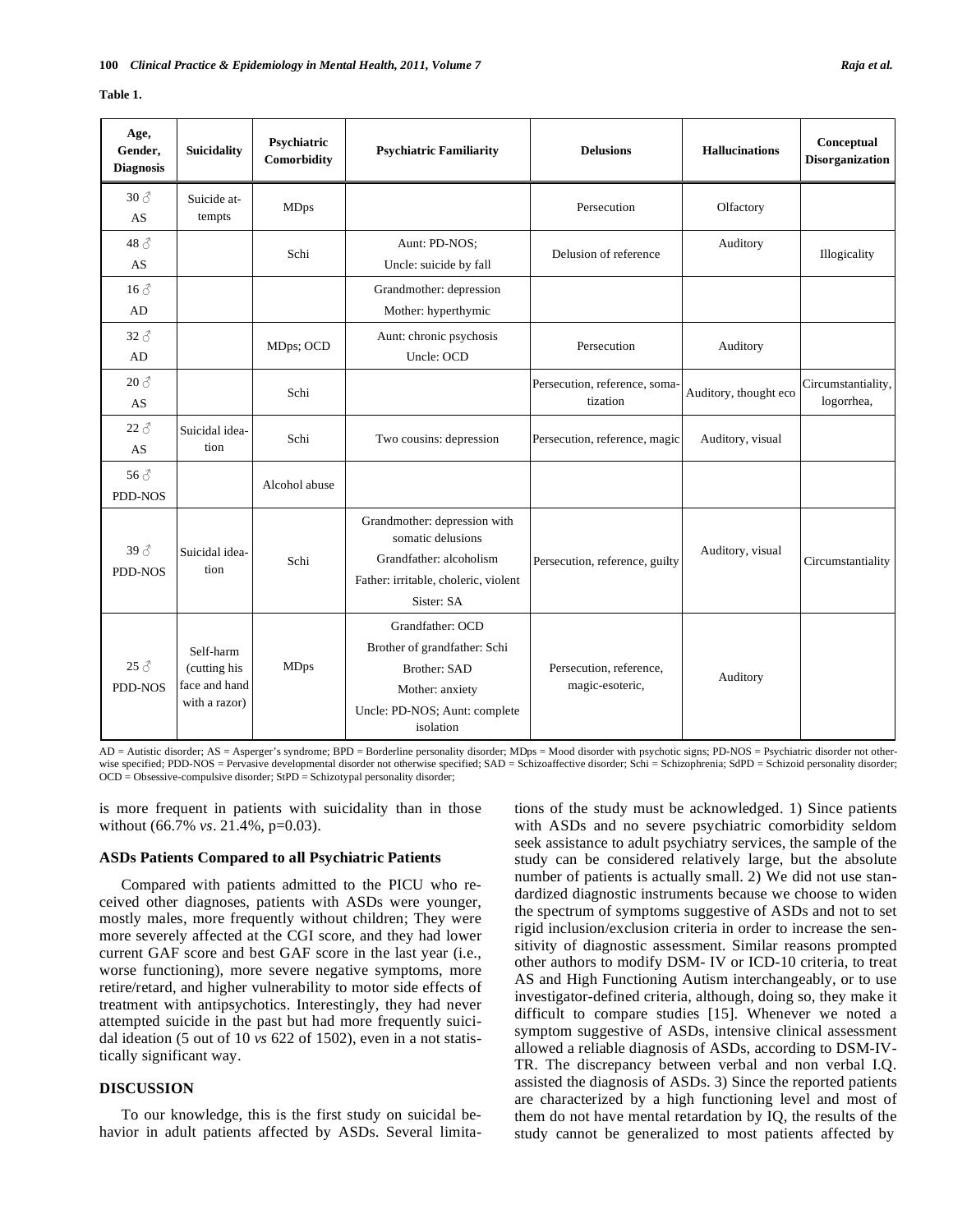# **Table 2.**

| Age, Gen-Educa-<br>der, Diag-<br>nosis  | tional<br>(years) | <b>Childhood/Adolescent History</b>                                                                                                       | Social, Cognitive, and Psychological Functioning                                                                                                                                                                                                                                                                                                                             | I.Q.                                                |
|-----------------------------------------|-------------------|-------------------------------------------------------------------------------------------------------------------------------------------|------------------------------------------------------------------------------------------------------------------------------------------------------------------------------------------------------------------------------------------------------------------------------------------------------------------------------------------------------------------------------|-----------------------------------------------------|
| $33 \delta$<br>AD                       | 14                | Introverted. No interest in making<br>peer friendship. Poor social inter-<br>course. Better interaction with<br>adults. Fatuous attitude. | Detached from interpersonal relationships. Focusing attention on the most sig-<br>nificant stimulus. Poor vocabulary and syntax. Asking repetitive inappropriate<br>questions. Hyper-ability in verbal and visual memory, and mathematics. Perva-<br>sive circumscribed interests. Distress over trivial changes in the environment.<br>Obsessions. Stereotypes. Clumsiness. | Total IQ: 79 Verbal<br>IQ: 96<br>Non Verbal IQ: 59  |
| $20 \delta$<br>AS                       | 8                 | Introverted. Difficult relationships<br>with same age children. Intolerance<br>of any remark                                              | No friend, no jobs, no interests, no hobbies. Prodigious memory. Unusual ability<br>to grasp the double meaning of words. Pervasive circumscribed interests. Cir-<br>cumstantial and poor of content speech. Distress over trivial changes in the envi-<br>ronment. Asking repetitive questions. Stereotypes. Clumsiness.                                                    | Total IQ: 73<br>Verbal IQ: 84<br>Non Verbal IQ: 62  |
| $42 \text{ } \textcircled{}$<br>AS      | 11                | fellows. Nice, jocular, facetious in<br>his relation with adults. Periods of<br>mutism.                                                   | Impaired social interaction with his Bizarre and awkward communication. Echolalia. No friend, no jobs, no interests,<br>no hobbies. Pervasive circumscribed interests. Hilarious attitude. Repetitive<br>questions, contradictory answers. Bizarre thoughts. Endlessly doubts. Stereo-<br>types. Clumsiness.                                                                 | Total IQ: 46<br>Verbal IQ: 55<br>Non Verbal IQ: 40  |
| $18\sigma$<br>PDD-NOS                   | 8                 | Minimal spontaneous speech. Peri-<br>ods of mutism, over-eating and<br>under-eating. Inexpressive, un-<br>reactive.                       | Poor relationship with his schoolmates. Lonely. Minimal speech. Frequently<br>mute. No eye contact. Coprophagy. Monosyllabic, frequently contradictory<br>answers. Echolalia. Prodigious memory. Compulsive cleaning of his teeth.<br>Stereotypes. Clumsiness.                                                                                                               | Total IQ: 73<br>Verbal IQ: 77<br>Non Verbal IQ: 71  |
| $31 \text{ } \mathcal{E}$<br>AS         | 13                | Introverted, disinclined to relation-<br>ships. No interest in other people.<br>Lack of social or emotional recip-<br>rocity              | Social isolation and inability to function in almost all areas. No contact with<br>anyone but his grandfather and mother. Poor verbal communication and eye<br>contact. Pervasive circumscribed interests. Slow, repetitive, pedantic speech.<br>Obsessions. Clumsiness.                                                                                                     | Total IQ: 88 Verbal<br>IQ: 94<br>Non Verbal IQ: 81  |
| $31 \text{ } \textcircled{}$<br>AS      | 8                 | Introverted, disinclined to relation-<br>ships.                                                                                           | Lack of empathy. Only one friend, no jobs, no interests, no hobbies, no senti-<br>mental relationships. Poor abstract thinking. Obsessive thought. Blunted affect,<br>emotional withdrawal. Clumsiness.                                                                                                                                                                      | Total IQ: 66<br>Verbal IQ: 72<br>Non Verbal IQ: 66  |
| $23 \delta$<br>AS                       | 14                | Poor communication. Inattentive,<br>restless, lively, turbulent, saucy, He<br>used to play, dance, run all alone.<br>Unmotivated laughs.  | Impaired social interaction with his fellows. Better relationship with adults.<br>Soliloquy. Poor handwriting and outcome in mathematics, spelling errors. Excel-<br>lent memory, very able to play a part or to draw. Restlessness. Keeps useless<br>objects. Interested only in watching football games or films on TV. Stereotypes.<br>Clumsiness                         | Total IQ: 75<br>Verbal IQ: 89<br>Non Verbal IQ: 66  |
| $36 \delta$<br>AS                       | 9                 | Lonely. No playing with his fel-<br>lows. Wandering eyes.                                                                                 | Social isolation. Poor school outcome. Prodigious memory of dates. Scanty and<br>poor of content speech. Long pauses. Delayed answers. Compulsions. Manner-<br>isms, stereotypes. Clumsiness                                                                                                                                                                                 | Total IQ: 76<br>Verbal IQ: 85<br>Non Verbal IQ: 67  |
| $34\delta$<br>AD                        | 8                 | Attention deficit, poor concentra-<br>tion, learning difficulties. Poor<br>school outcome.                                                | Shy, embarrassed, unable to communicate, sensitive, lonely. Inappropriate eye<br>contact. No friends, no personal or social relationship. Unable to follow rules.<br>Prodigious eidetic memory. Accumulation of car miniatures and foreign money.<br>Severe compulsions. Mannerisms, stereotypes. clumsiness                                                                 | Total IQ: 65<br>Verbal IQ.: 59<br>Non Verbal IQ: 76 |
| $42 \delta$<br>AS                       | 11                | Precocious speech. Poor attention<br>and concentration. Poor school<br>outcome. Obsessions and compul-<br>sions.                          | Bizarre mimic, wide open eyes, far away gaze, Social isolation. No friends, no<br>personal or social relationship. Circumstantial, tangential, pedantic speech. Hy-<br>per-ability to play on words. Stuttering. Delayed answers. Pervasive circum-<br>scribed interests. Obsessions. Mannerisms, stereotypes. Clumsiness.                                                   | Total IQ: 90<br>Verbal IQ: 110<br>Non Verbal IQ: 66 |
| $28 \text{ } \textcircled{}$<br>PDD-NOS | 8                 | Mild speech delay. difficult rela-<br>tionship with his schoolmates and<br>his adoptive parents.                                          | Social isolation and inability to function in almost all areas. Unable to follow<br>rules. Rebellious. Violation of norms. Habit of collecting bottles full of his<br>urines. Stereotypes. Clumsiness                                                                                                                                                                        | Total IQ: 96<br>Verbal IQ: 108<br>Non Verbal IQ: 80 |
| 199<br>AS                               | 11                | Precocious speech. Hyperactive,<br>restless. Difficult relationship with<br>her schoolmates                                               | Social isolation. No friends, no jobs, no interests, no hobbies. Difficult relation-<br>ships with his schoolmates. Better relationship with adults. Scanty and poor of<br>content speech. Excellent memory. Obsessions, compulsions.                                                                                                                                        | Total IQ: 70<br>Verbal IQ: 88<br>Non Verbal IQ: 54  |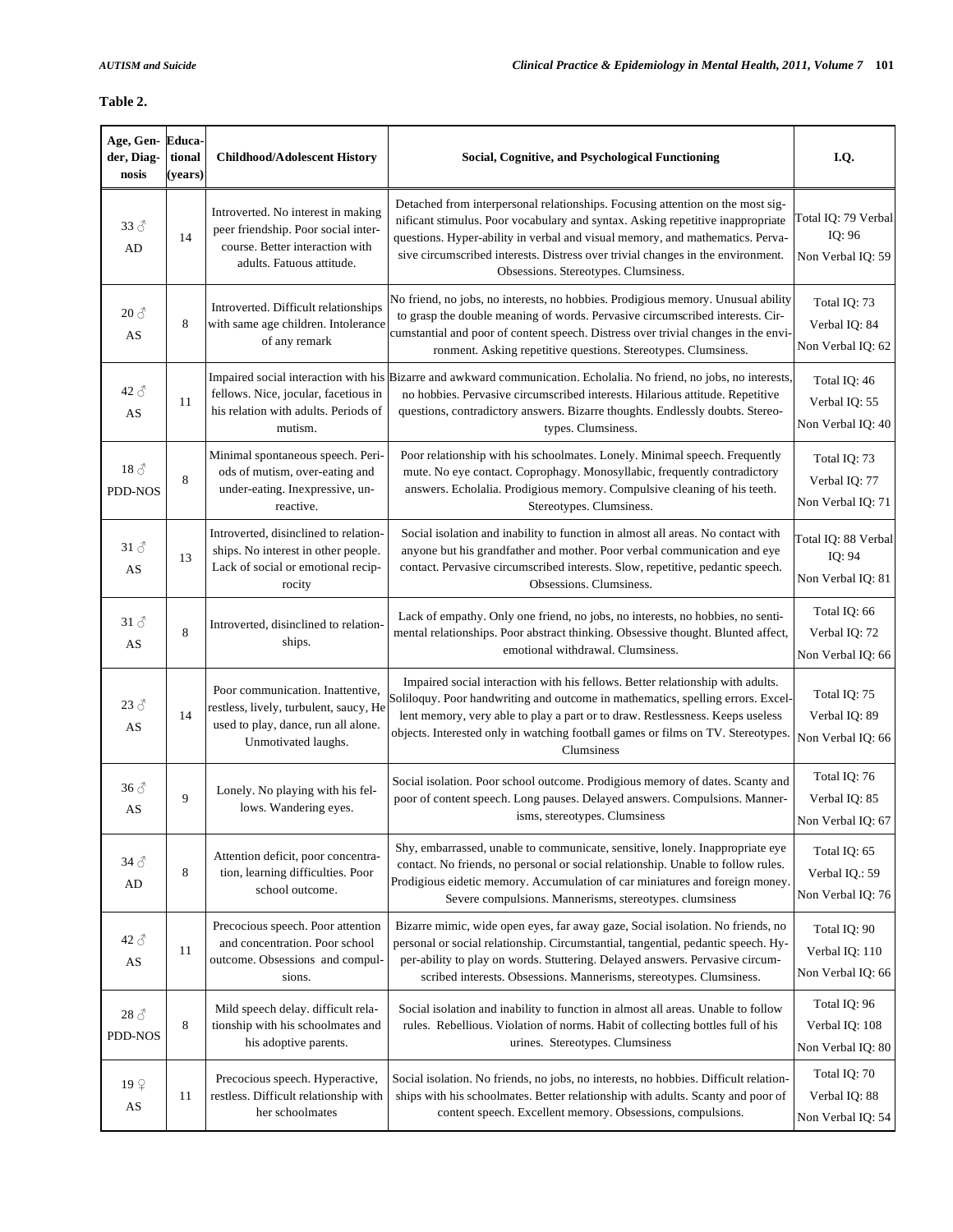**Table 2. contd…** 

| Age, Gen-<br>der, Diag-<br>nosis | Educa-<br>tional<br>(years) | <b>Childhood/Adolescent History</b>                                                                                                                                                                                      | Social, Cognitive, and Psychological Functioning                                                                                                                                                                                                                                                                                                                                              | I.Q.                                                  |
|----------------------------------|-----------------------------|--------------------------------------------------------------------------------------------------------------------------------------------------------------------------------------------------------------------------|-----------------------------------------------------------------------------------------------------------------------------------------------------------------------------------------------------------------------------------------------------------------------------------------------------------------------------------------------------------------------------------------------|-------------------------------------------------------|
| $25 \delta$<br>AS                | 13                          | Poor school outcome. Dyscalculia.                                                                                                                                                                                        | Impaired social interaction and communication. Lack of social and emotional<br>reciprocity. Poor peer relationships and eye contact. No friends, no jobs. He<br>spends time only watching films in TV or hearing music. Compulsions. Clumsi-<br>ness.                                                                                                                                         | NA                                                    |
| $30\textcircled{}$<br>AD         | 14                          | Inappropriate peer relationships.                                                                                                                                                                                        | Impaired social interaction. Lack of social and emotional reciprocity. Tics,<br>dysarthria, stuttering, dyslexia. Poor concentration and attention. Hyper-able to<br>find original solutions of engineering. Pervasive circumscribed interests. Lonely,<br>seldom leaving home. Obsessions, compulsions. Clumsiness.                                                                          | Total IQ: 108<br>Verbal IQ: 105<br>Non Verbal IQ: 110 |
| 31 $\beta$<br>AS                 | 13                          | Impaired social interaction with his<br>fellows. Poor school outcome.                                                                                                                                                    | Shy, self-denigrating, methodical, but transient. Impaired social interaction with<br>his fellows, easier interaction with adult people. Bizarre behavior. Pervasive<br>circumscribed interests. Endless repetition of thoughts. Ruminative, poor of<br>content speech. Clumsiness.                                                                                                           | Total IQ: 60<br>Verbal IQ: 75<br>Non Verbal IQ: 48    |
| $19\text{ }^{\circ}$<br>AS       | 13                          | Pedantic speech. Rich vocabulary.<br>Tics. Clumsiness. Good school<br>outcome.                                                                                                                                           | Introverted, depressed, obsessive. Complete social isolation from peers, easier<br>relationship with adults. Poor speech and eye contact. Pervasive circumscribed<br>interests. Compulsions. Accumulation of journals. Rigidly programmed routine.<br>Mannerisms. Clumsiness.                                                                                                                 | Total IQ: 100<br>Verbal IQ: 131<br>Non Verbal IQ: 79  |
| $35 \delta$<br>AS                | 15                          | Shy, precise, methodical. Rigid<br>thoughts. Difficult relationship with<br>people. Periods of mutism. Stereo-<br>types.                                                                                                 | Partially socially integrated. No friends, no sentimental relationships. Focused on<br>the literal meaning of words. Antipathetic, insolent, exasperating. Fixative gaze.<br>Pervasive circumscribed interests. Cold relationships with his family. Compul-<br>sions. Stuttering. Mannerisms.                                                                                                 | Total IQ: 121<br>Verbal IQ: 121<br>Non Verbal IQ: 117 |
| $30 \, \text{\AA}$<br>AS         | 15                          | Lonely. Isolated and ostracized at<br>school. Poor outcome at school.<br>Stereotyped movements.                                                                                                                          | Isolated. Impaired social interaction with his fellows. Easier interaction with<br>adults. Only one sentimental relationship. Pervasive circumscribed interests.<br>Excellent ability to narrate histories. Stuttering. Explosive words. Compulsions<br>to collect journals. Stereotypes.                                                                                                     | Total IQ: 103<br>Verbal IQ: 107<br>Non Verbal IQ: 98  |
| $48\,\mathrm{\AA}$<br>AS         | 14                          | Impaired social interaction with his<br>fellows. Poor school outcome.                                                                                                                                                    | No friends, no sentimental relationship, no jobs, no interests, no hobbies. Poor<br>eye contact. Gaze on irrelevant targets. Bizarre behavior. Hyper-ability in me-<br>chanics and drawing. Obstinate, tidy, resistant to change mind. Echolalia. Con-<br>tradictory answers. Distress over trivial changes in the environment. Scanty and<br>poor of content speech. Stereotypes. clumsiness | Total IQ: 100<br>Verbal IQ: 105<br>Non Verbal IQ: 96  |
| $16 \delta$<br>AD                | 9                           | Impaired social interaction with his<br>fellows. Poor writing and school<br>outcome. Verbal stereotypes.                                                                                                                 | Impaired social interaction. No friends, no sentimental relationship. Poor eye<br>contact, lack of reciprocity, bizarre behavior. Short, stereotyped sentences, de-<br>layed answers, explosive words, dysprosodia. Fascination with spinning objects.<br>Stereotypes. clumsiness                                                                                                             | NA                                                    |
| $32 \delta$<br>AD                | 13                          | Impaired social interaction with his<br>fellows. Mild delay in speech. Ca-<br>pable of relationship with adults.<br>Poor school outcome.                                                                                 | Anxiety during interaction with other people. No friends. He likes only comput-<br>ers and travel. Dyscalculia. Poor writing. No sense of money. Collection of use-<br>less objects. Obsessions. Stereotypes. clumsiness                                                                                                                                                                      | Total IQ: 71<br>Verbal IQ: 72<br>Non Verbal IQ: 73    |
| $20 \delta$<br>AS                | 15                          | Hyperability in reading, verbal and<br>eidetic memory, checking ortho-<br>graphical errors immediately. Im-<br>paired social interaction with his<br>fellows. he spent most of his time<br>using computers. Hyperactive. | Only one close friend in the course of years (his cousin) Very few acquaintances;<br>no sentimental relationship; Possessory of his preferred foods and toys. Perva-<br>sive circumscribed interests. Accumulation of comic-strip magazines. Bizarre<br>thoughts. Stereotyped smile. Clumsiness.                                                                                              | Total IQ: 86<br>Verbal IQ: 92<br>Non verbal IQ: 81    |
| $22 \delta$<br>AS                | 15                          | Hyperability in the calculation of<br>dates. Excellent school outcome.                                                                                                                                                   | Social isolation. Pervasive circumscribed interests. Clumsiness.                                                                                                                                                                                                                                                                                                                              | Total IQ: 102<br>Verbal IQ: 112<br>Non Verbal IQ: 89  |
| $56 \, \text{\AA}$<br>PDD-NOS    | 12                          | Impaired social interaction. Poor<br>school outcome. Short communica-<br>tions, out of context                                                                                                                           | No friends; in the past: short sentimental relations. Hyper-methodical in his<br>habits. Tendency to syllabise words; stopped words. Accumulation of comic-<br>strip magazines. Pervasive circumscribed interests. Clumsiness.                                                                                                                                                                | Total IQ: 95<br>Verbal IQ: 95<br>Non Verbal IQ: 95    |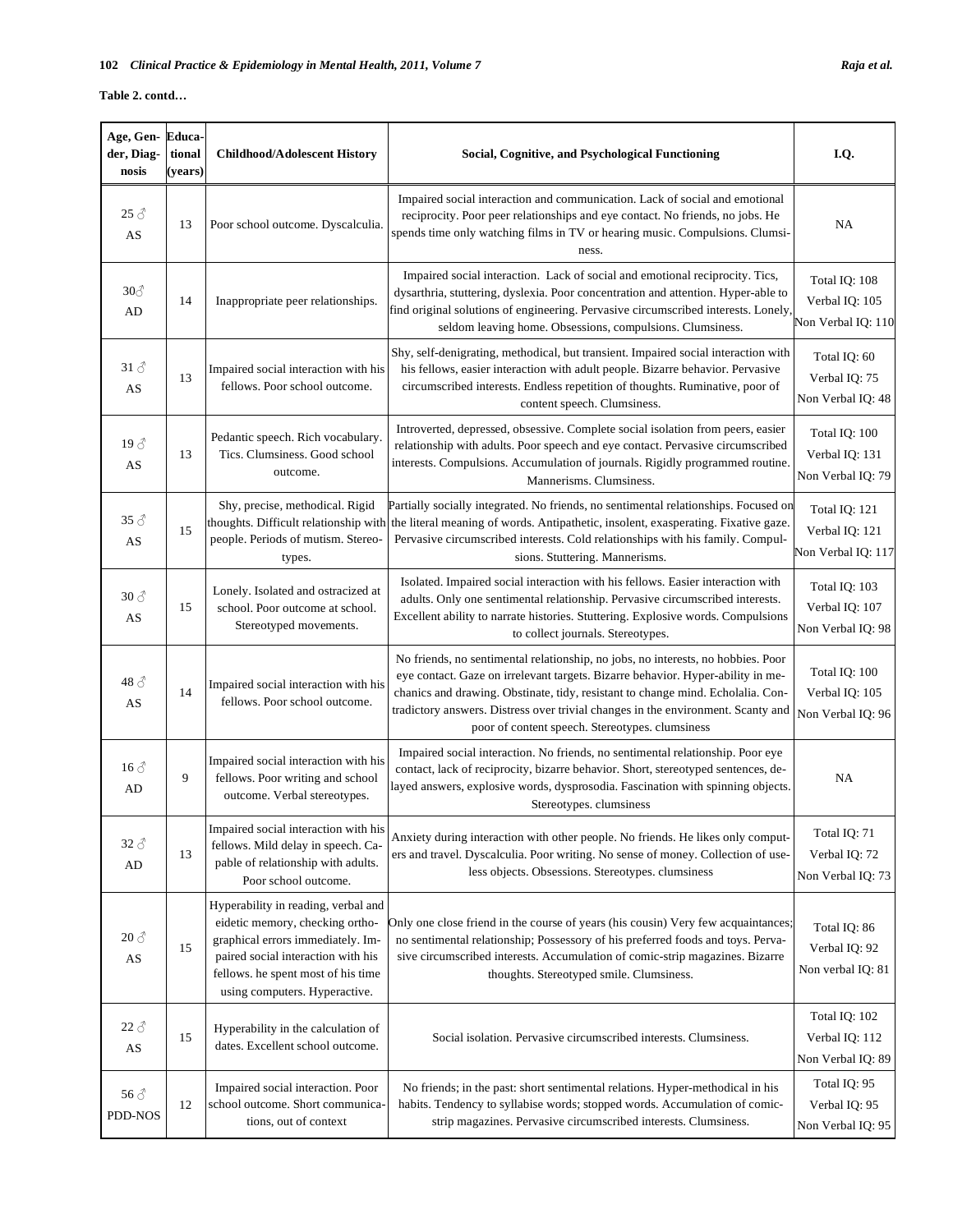| Age, Gen-Educa-<br>der, Diag-<br>nosis | tional<br>(vears) | <b>Childhood/Adolescent History</b>                                         | Social, Cognitive, and Psychological Functioning                                                                                                                                                                                | I.Q.                                               |
|----------------------------------------|-------------------|-----------------------------------------------------------------------------|---------------------------------------------------------------------------------------------------------------------------------------------------------------------------------------------------------------------------------|----------------------------------------------------|
| $39 \text{ } \mathcal{S}$<br>PDD-NOS   | 17                | Impaired social interaction. Periods<br>of mutism. Hyper-ability in reading | Stereotyped facial expression. Punctilious, pedantic, distractible, repetitive,<br>meticulous, uncreative. Pedantic speech. Stuttering. Pervasive circumscribed<br>interests. Accumulation of magazines. Obsessions. Clumsiness | <b>NA</b>                                          |
| $25 \delta$<br><b>PDD</b>              | 8                 | Impaired social interaction with his<br>fellows. Poor school outcome.       | Introverted, lonely, punctilious, pedantic, sensitive. Inappropriate, bizarre com-<br>munications. Memory talent. Previous unskilled jobs for short periods of time,<br>currently no job. Obsessions, compulsions. Clumsiness   | Total IQ: 80<br>Verbal IO: 85<br>Non Verbal IO: 76 |

AD = Autistic disorder; AS = Asperger's disorder; BPD = Borderline personality disorder; MDps = Mood disorder with psychotic signs; PD-NOS = Psychiatric disorder not other-<br>wise specified; PDD-NOS = Pervasive developmental OCD = Obsessive-compulsive disorder; StPD = Schizotypal personality disorder; NA= Not available.

# **Table 3.**

|                                       | <b>Patients with ASDs: 11</b> | <b>Patients with Other Diagnoses: 2495</b> | $\gamma$ 2 or U | P-value         |
|---------------------------------------|-------------------------------|--------------------------------------------|-----------------|-----------------|
| Males                                 | 10 (90.9%)                    | 1133 (45.4%)                               | 9.14            | $.004\$ $.003"$ |
| Single                                | 11 (100%)                     | 1752 (77.9%)                               | 3.12            | $.136$ § .08*   |
| Children                              | $\boldsymbol{0}$              | 743 (38.6%)                                | 6.9             | .009 \$.009.    |
| Commitment                            | 3(27.3%)                      | 644 (26%)                                  | 0.01            | $1.00$ § .92*   |
| Previous suicide attempt              | No: 10; Yes: 0                | No: 1082; yes: 381                         | 3.51            | $.05\$ $.06*$   |
| Current suicidal ideation or behavior | No: 5; Yes: 5                 | No: 880; yes: 622                          | 0.30            | $.75\$ $.58*$   |
| Age (years)                           | $28.9 \pm 9.1$                | $42.7 \pm 14.9$                            | 6026            | .001            |
| Years of education                    | $10.5 \pm 2.01$               | $11.05 \pm 4.02$                           | 7240            | $\cdot$ 7       |
| CGI severity                          | $(n=10)$ 6.20 $\pm$ 0.42      | $(n=2008)$ 5.73 $\pm$ 0.62                 | 6431            | .009            |
| CGI improvement                       | $(n=10)$ 2.20 $\pm$ 1.03      | $(n=1990)$ 2.20 $\pm$ 1.04                 | 8811.5          | $.5\,$          |
| Current GAF score                     | $(n=10)$ 18.7 $\pm$ 6.3       | $(n=1733)$ 23.5 $\pm 8.1$                  | 5422.5          | .04             |
| Best GAF score in the last year       | $(n=10)$ 38.2 $\pm$ 12.3      | $(n=1474)$ 52.2 $\pm$ 14.7                 | 3575            | .005            |
| <b>BPRS</b> total score:              | $(n=9)$ 64.2 $\pm$ 10.5       | $(n=1423)$ 59.3 ±13.2                      | 4886.5          | .220            |
| <b>BPRS</b> th score                  | $(n=9)$ 10.7 $\pm$ 4.1        | $(n=1424)$ 10.7 $\pm$ 5.2                  | 6173.5          | .849            |
| <b>BPRS</b> rr score                  | $(n=9)$ 11.6 $\pm$ 4.6        | $(n=1424)$ 6.6 ±4.1                        | 2490.5          | .001            |
| <b>BPRS</b> hos score                 | $(n=9)$ 7.3 $\pm 4.0$         | $(n=1423)$ 8.0 $\pm$ 3.7                   | 5780.5          | .613            |
| <b>BPRS</b> ad score                  | $(n=9)$ 9.1 $\pm$ 5.5         | $(n=1424)$ 9.5 $\pm 4.5$                   | 6119.5          | .815            |
| SAPS score                            | $(n=9)$ 41.3 $\pm$ 18.8       | $(n=1423)$ 34.4 $\pm$ 23.6                 | 4897.5          | .223            |
| <b>SANS</b> score                     | $(n=9)$ 72.6 $\pm$ 15.1       | $(n=1424)$ 40.9 $\pm$ 24.6                 | 1863.5          | < 0.001         |
| MMSE score                            | $(n=9)$ 27.7 $\pm$ 2.1        | $(n=1356)$ 26.7 $\pm$ 3.2                  | 5083            | .383            |
| <b>UPDRS</b> total score              | $(n=9)$ 12.1 $\pm$ 5.5        | $(n=1332)$ 5.5 $\pm$ 5.8                   | 2122            | .001            |
| UPDRS rigidity score                  | $(n=9)$ 0.3 $\pm$ 0.5         | $(n=1338)$ 0.4 $\pm$ 0.6                   | 5763            | .792            |
| <b>UPDRS</b> tremor score             | $(n=9)$ 2.6 $\pm$ 1.1         | $(n=1340)$ 1.2 $\pm$ 1.4                   | 2412.5          | .001            |
| UPDRS akinesia score                  | $(n=9)$ 1.3 $\pm$ 1.2         | $(n=1335)$ 0.7 $\pm 1.0$                   | 4069            | .05             |
| <b>BAS</b> score                      | $(n=9)$ 0.9 $\pm$ 1.2         | $(n=1335)$ 0.4 $\pm$ 0.9                   | 4550            | .08             |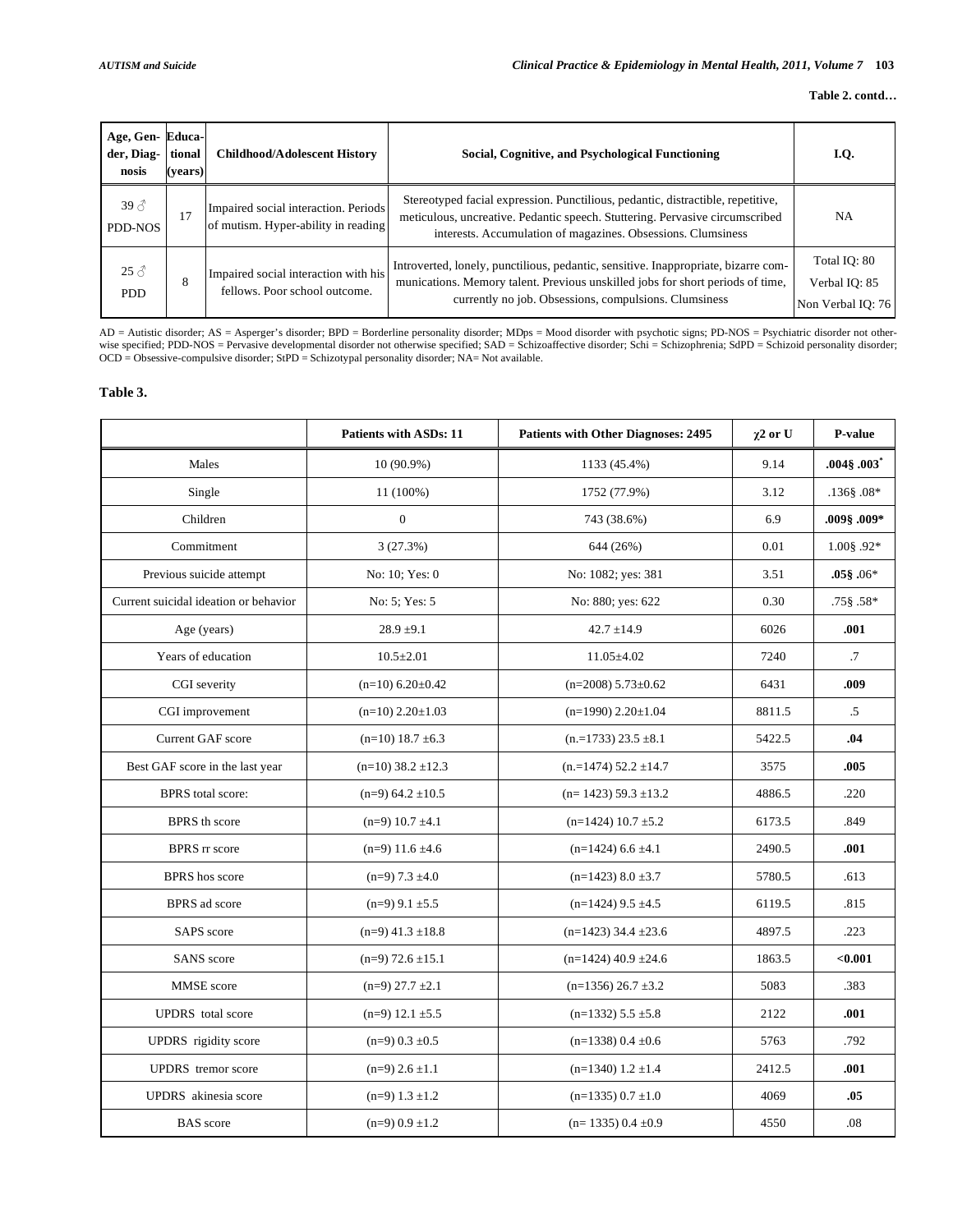|  | Table 3. contd |
|--|----------------|
|--|----------------|

|                                    | Patients with ASD: 11      | <b>Patients with Other Diagnoses:</b><br>2495 | $\gamma$ 2 or U | <b>P-value</b> |
|------------------------------------|----------------------------|-----------------------------------------------|-----------------|----------------|
| $CPZ$ -eq dose on admission $(mg)$ | $(n=10)$ 261.8 $\pm$ 133.0 | $(n=1762)$ 257.0 $\pm$ 282.4                  | 7143.5          | .298           |
| $CPZ$ -eq dose on discharge $(mg)$ | $(n=10)$ 326.0 $\pm$ 152.1 | $(n=1832)$ 359.1 $\pm$ 313.0                  | 8585            | .731           |

BPRS = Brief Psychiatric Rating Scale; BPRS th = BPRS thought disorder cluster; BPRS rr = BPRS retard-retirement cluster; BPRS hos = BPRS hostility cluster; BPRS ad = BPRS anxiety-depression cluster; CGI: Clinical Global Impression; CPZ-eq = Chlorpromazine equivalent; GAF: Global Assessment of Functioning; MMSE = Mini Mental State Examination; n. = number; NA = Not assessed; SANS = Scale of Assessment of Negative Symptoms; SAPS = Scale of Assessment of Positive Symptoms; UPDRS = Unified Parkinson's Disease Rating Scale; BAS = Barnes Akathisia Scale; statistically significant p-values are in bold;  $\chi$ 2 = Chi - Square test; U= Mann-Whitney U test; §Fisher's exact test; \* Chi-square; data are shown in frequence (percentage) or mean±standard deviation.

autism or severe PDD. 4) The meaning of ASDs and schizophrenia comorbidity in adult people is debatable. The high rate of comorbidity between ASDs and schizophrenia in this sample might suggest that suicidal risk is related more with the comorbid diagnosis of schizophrenia than with ASDs per se. However, the high rate of comorbidity between ASDs and schizophrenia could be only an artifact due to the DSM-IV-TR invalid exclusion of psychotic symptoms from the symptomatic spectrum of ASDs. Actually, if delusions or hallucinations had been considered features of ASDs, we would have always omitted the diagnosis of schizophrenia, since the ASDs diagnosis accounted for all the other symptoms. The relationship between ASDs and schizophrenia is still uncertain. While DSM-IV-TR considers ASDs distinct from schizophrenia, recent studies on comorbidity and familiarity join ASDs and schizophrenia again [16,17].

Despite these drawbacks, the study shows that suicidal behavior is highly prevalent in patients with ASDs attending psychiatric services for adult people. It is impressive the high suicide/SA ratio in this sample. In general, unsuccessful SAs outnumber completed suicides by a multiple by 16 [18]. According to Irwin & Shafer [19], for every completed suicide, there may be 50 to 120 SAs, with a female preponderance. Although the sample is too small to draw any firm conclusion, several hypotheses could be made to account for this discrepancy: a) higher male prevalence, since the suicide/SA ratio is higher in males; b) younger age and comorbid diagnosis of schizophrenia, since the early phase of this illness is characterized by the highest risk of suicide; c) pervasive obsessive traits suggesting low level of impulsivity and possible higher degree of planning. From a behavioral standpoint, suicide attempters who plan suicide resemble those who complete suicide more than those who attempt suicide impulsively, both biologically and behaviorally [20].

We wish also to emphasize our surprise in being informed of the completed suicide of two patients, both of whom we had visited and treated in the previous months and for whom we had not realized their suicidal risk.

Possibly, suicidal behavior in patients with ASDs is related with specific clinical variables different from those typically observed in psychiatric patients affected by mood or schizophrenia spectrum disorders. This could mislead clinicians in their evaluation. It has been hypothesized that low self-esteem due to repeated serious social failures, feelings of isolation, and the "conflict" between patients and their parents are psycho-social predisposing factors [21].

Recognizing suicidal risk in ASDs patients may be difficult also because typical symptoms indicating impending suicidal risk can be masked by other symptoms. Impaired communication and social interactions, inappropriate or bizarre behavior, cognitive deficits, prominent negative symptoms can make ASDs patients not easily accessible to psychiatric evaluation. Prominent negative signs can hide under hopelessness, sadness, anguish, and suicidal intention. Neuroleptic-induced akinesia and poverty of speech can cover emotional turmoil and give a misleading impression of stability, quiescence, or even calmness.

The absence of a previous SA should not minimize concern about suicidal risk. Many individuals commit suicide on their first or second attempt [22]. In one population-based study of completed suicides, 56% of the individuals were successful on the first attempt [23].

The results of this exploratory study suggest that among adult patients affected by ASDs and attending psychiatric services suicide is frequent, the suicide/SA ratio is high, and the suicidal risk may be difficult to ascertain. Although it is not clear whether the high suicidal risk is related with ASDs per se or with psychotic symptoms, a high index of suspicion is warranted in evaluating suicidal risk in patients affected by ASDs, whatever their age, psychiatric comorbidity, and setting of visit. A great deal of work remains before the relationship between ASDs and schizophrenia can be understood. Future researchers will need to confirm our findings with larger samples and in different settings.

# **LIST OF ABBREVIATIONS**

| AD              |     | <b>Autistic Disorder</b>                                     |
|-----------------|-----|--------------------------------------------------------------|
| AS              | $=$ | Asperger's Syndrome                                          |
| <b>ASDs</b>     | $=$ | <b>Autism Spectrum Disorders</b>                             |
| CGI             | $=$ | Clinical Global Impression                                   |
| GAF             | $=$ | Global Assessment of Functioning                             |
| OCD             | $=$ | Obsessive-Compulsive Disorder                                |
| <b>PDDs</b>     | $=$ | Pervasive Developmental Disorders                            |
| <b>PDDs-NOS</b> | $=$ | Pervasive Developmental Disorders<br>Not Otherwise Specified |
| PICU            | $=$ | Psychiatric Intensive Care Unit                              |
| SА              |     | Suicide Attempt                                              |
|                 |     |                                                              |